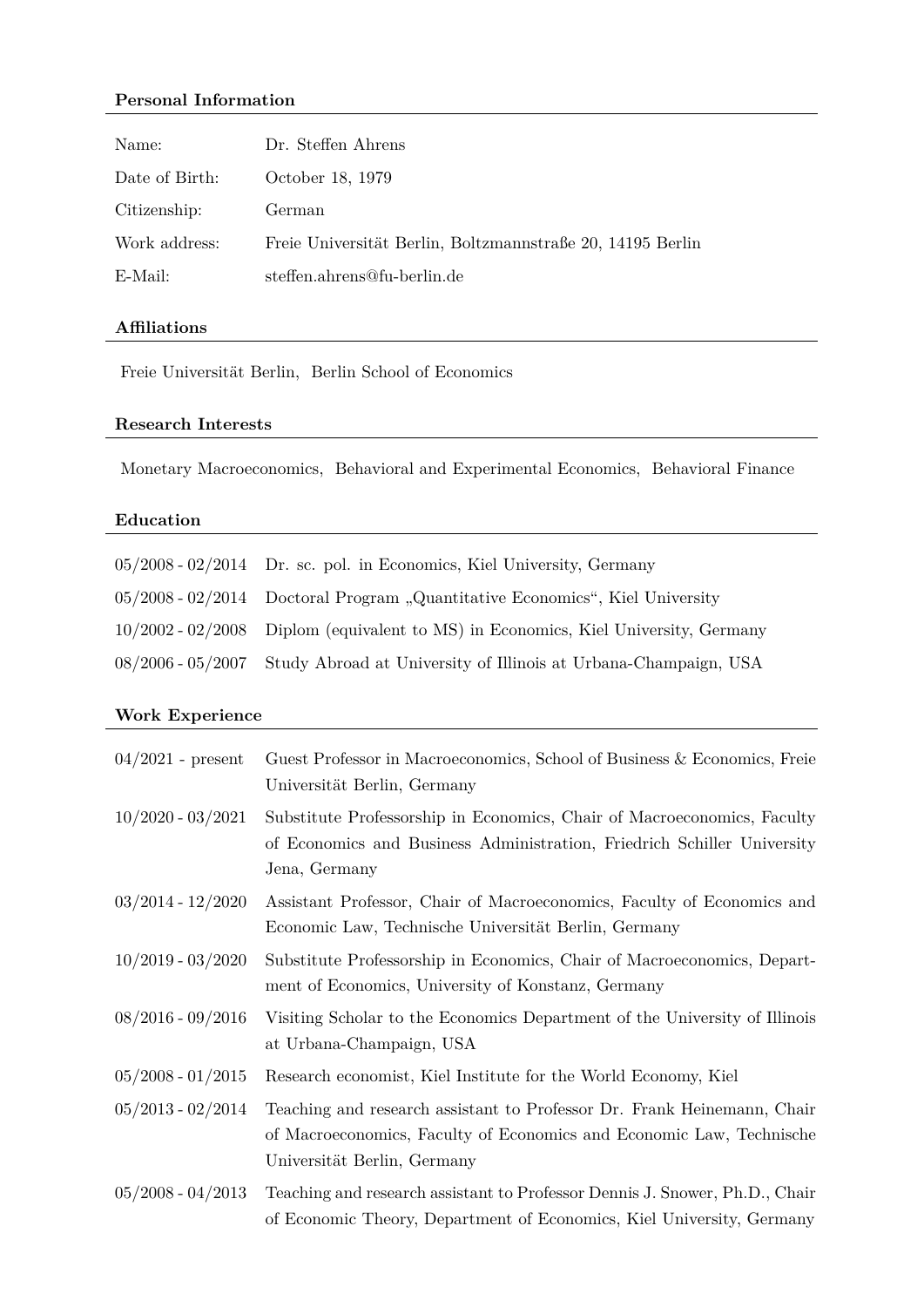# **Teaching Experience**

| FU Berlin    | Summer 2021 |                  | Economic Crises (M)                                                    |
|--------------|-------------|------------------|------------------------------------------------------------------------|
| FU Berlin    | Summer 2021 |                  | Monetary Economics (Online Course) (B)                                 |
| FU Berlin    | Summer 2021 |                  | Principles of Macroeconomics II (B)                                    |
| FSU Jena     | Winter      | 2020/21          | Monetary and Fiscal Policy (M)                                         |
| FSU Jena     | Winter      | 2020/21          | Advanced Macroeconomics (M)                                            |
| FSU Jena     | Winter      | 2020/21          | Konjunktur, Wachstum und Außenwirtschaft (B)                           |
| TU Berlin    | Summer 2020 |                  | Monetary Economics (Online Course) $(B/M)$                             |
| Uni Konstanz | Winter      | 2019/20          | Economic Crises (M)                                                    |
| Uni Konstanz | Winter      | 2019/20          | Introduction to Macroeconomics (B)                                     |
| TU Berlin    |             | Summer 2015-2016 | Financial Crises and Coordination (M)                                  |
| TU Berlin    | Winter      | 2013-2019        | Monetary Economics $(B/M)$                                             |
| Tutorials:   |             |                  |                                                                        |
| FSU Jena     | Winter      | 2020/21          | Monetary and Fiscal Policy (M)                                         |
| Uni Konstanz | Winter      | 2019/20          | Economic Crises (M)                                                    |
| TU Berlin    |             | Summer 2015-2016 | Financial Crises and Coordination (M)                                  |
| TU Berlin    |             | Summer 2014-2019 | Advanced Macroeconomics II (PhD)                                       |
| TU Berlin    | Winter      | 2013-2019        | Monetary Economics $(B/M)$                                             |
| TU Berlin    |             | Summer 2013-2014 | Introduction to Macroeconomics (B)                                     |
| CAU Kiel     |             | Summer 2011-2012 | Behavioral- and Neuroeconomics (M/PhD)                                 |
| CAU Kiel     |             | Summer 2010-2011 | Advanced Macroeconomics II (M/PhD)                                     |
| CAU Kiel     |             | Summer 2009-2010 | Labor Economics II $(M)$                                               |
| CAU Kiel     |             | Summer 2008-2010 | Dynamic Monetary and Labor Theory (PhD)                                |
| CAU Kiel     | Winter      | 2008-2013        | Introduction to Macroeconomics (B)                                     |
|              |             |                  | Seminars: (in collaboration with the associated university chair)      |
| Uni Konstanz | Winter      | 2019/20          | Behavioral Macroeconomics (M)                                          |
| TU Berlin    | Summer 2019 |                  | Sustainable Growth $(B/M)$                                             |
| TU Berlin    | Winter      | 2017/18          | The Economics of Crypto Currencies $(B/M)$                             |
| TU Berlin    | Summer 2017 |                  | Globalization and Instruments of Trade Policy $(B/M)$                  |
| TU Berlin    | Winter      | 2014/15          | Liquidity Trap: Causes, Implications and Solutions $(B/M)$             |
| CAU Kiel     | Winter      | 2011/12          | Behavioral- and Neuroeconomics (M)                                     |
| CAU Kiel     | Winter      | 2009/10          | Labor Economics $(M)$                                                  |
| IfW Kiel     | Winter      | 2011/12          | Shocks, Crises and Spurts in Regional and Global Gover-<br>nance $(M)$ |
| IfW Kiel     | Winter      | 2010/11          | Global, Regional and National Crisis Management in an                  |

Integrated World Economy (M) IfW Kiel Winter 2009/10 Scrutinizing the Biggest Post-War Economic Crisis from a Global Perspective (M)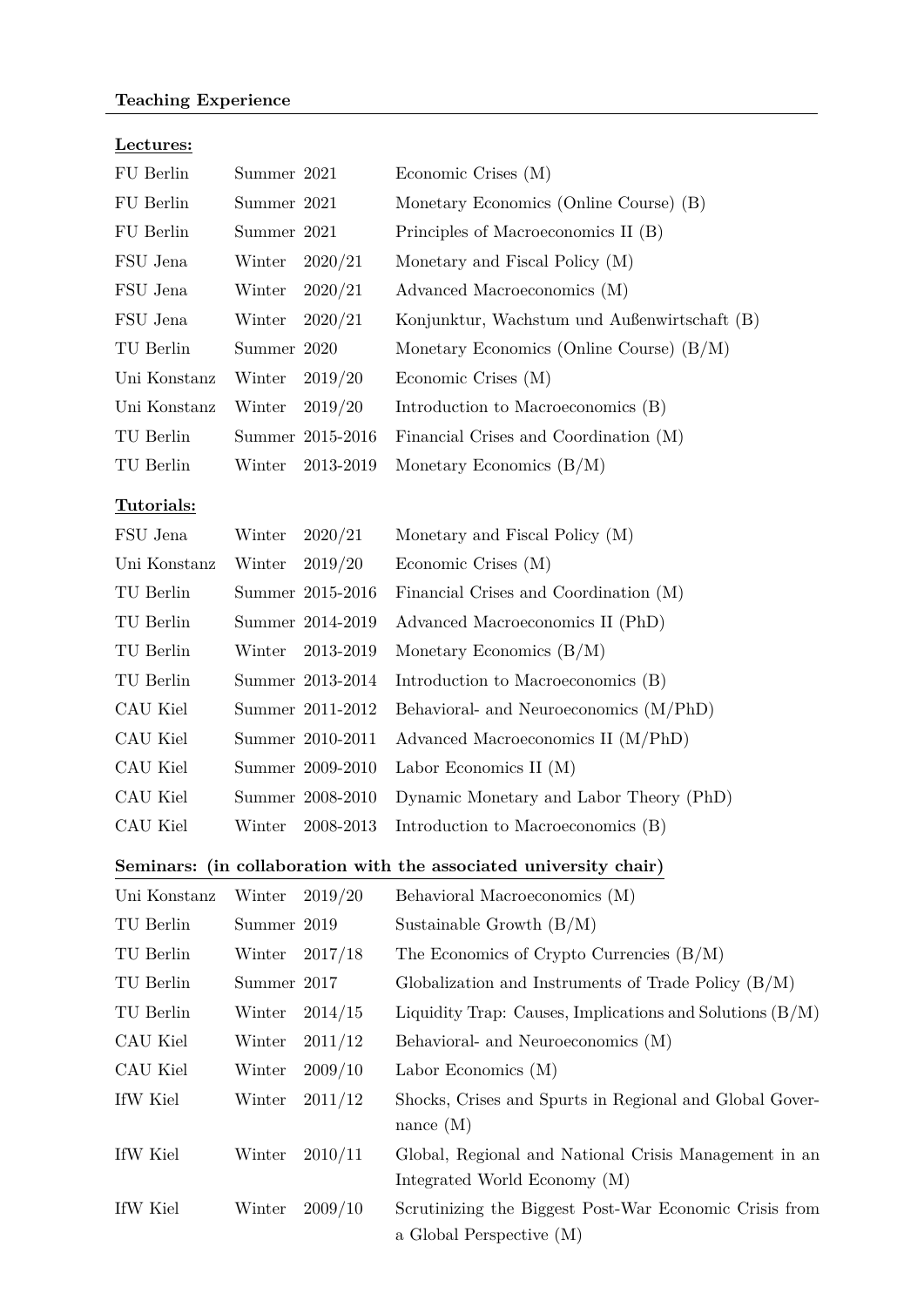Ahrens, S., Pirschel, I. and Snower, D.J. (2017), *A Theory of Price Adjustment under Loss Aversion*, Journal of Economic Behavior & Organization, volume 134, pages 78–95.

Ahrens, S. and Hartmann, M. (2015), *Cross-sectional evidence on state-dependent versus timedependent price setting*, Economics Bulletin, volume 35(4), pages 2701–2709.

Ahrens, S. and Snower, D.J. (2014), *Envy, Guilt, and the Phillips Curve*. Journal of Economic Behavior & Organization, volume 99(C), pages 69–84.

Ahrens, S. and Sacht, S. (2014), *Estimating a High-Frequency New-Keynesian Phillips Curve*. Empirical Economics, volume 46(2), pages 607–628.

Ahrens, S. and Snower, D. J. (2012), *Auch aus der Sicht von Zentralbanken: Der Mensch als soziales Wesen*, IfW-Highlights 2011, Kiel Institute for the World Economy.

Ahrens, S. (2009), *Fiscal Responses to the Financial Crisis*, Kiel Policy Brief 11, Kiel Institute for the World Economy. In H. Klodt and H. Lement (eds.) *The Crisis and Beyond*, 2009.

## **Working Papers**

Ahrens, S., Bitter, L. and Bosch-Rosa, C. (2020), *Coordination under Loss Contracts*, Discussion Paper No. 256, Collaborative Research Center Transregio 190.

Ahrens, S., Bosch-Rosa, C. (2020), *The Motivated Beliefs of Financial Decision-Making Under Limited Liability*, mimeo

Bosch-Rosa, C., Kassner, B., and Ahrens, S. (2020),*The Subjective Error Method: A new measure of overprecision applied to a representative sample*, mimeo.

Ahrens, S., Bosch-Rosa, C., Roulund, R.P. (2019), *Asset Price Dynamics and Endogenous Trader Overconfidence*, mimeo.

Ahrens, S., Lustenhouwer, J. and Tettamanzi, M. (2018), *The Stabilizing Effects of Publishing Strategic Central Bank Projections*, mimeo.

Ahrens, S., Nejati, N. and Pfeiffer, P.L. (2015), *Layoff Taxes, Unemployment Insurance, and Business Cycle Fluctuations*, Kiel Working Papers No. 1988, Kiel Institute for the World Economy.

Ahrens, S., Pirschel, I. and Snower, D.J. (2015), *Path-Dependent Wage Responsiveness*, Kiel Working Papers No. 1977, Kiel Institute for the World Economy.

Ahrens, S. (2012), *Inequality Aversion and the Phillips Curve: Bilateral versus Group Comparison*, Kiel Working Papers No. 1802, Kiel Institute for the World Economy.

#### **Work in Progress**

Ahrens, S., Meissner, T., *Debt Aversion in the United States: An Experiment on Intertemporal Consumption Smoothing*, work in progress.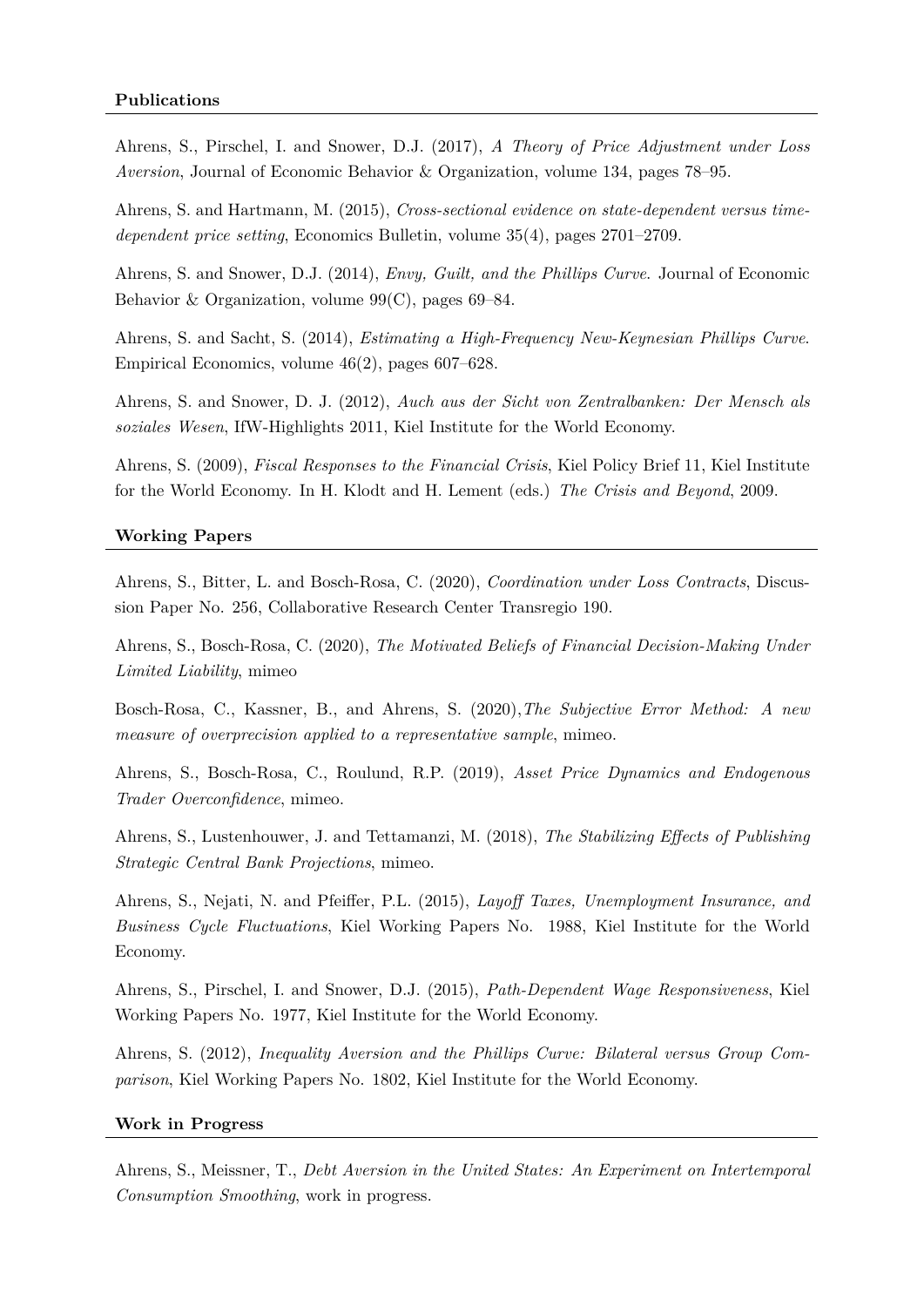### **Conference, Workshop and Research Seminar Presentations and Summer Schools**

**2019**: Seminar in Macroeconomics at the University of Konstanz (Konstanz, Germany); 5th CRC-TRR 190 Workshop (Schwanenwerder, Germany); Second Behavioral Macroeconomics Workshop (Bamberg, Germany); Royal Economic Society Meeting (Coventry, England)

**2018**: 3rd CRC-TRR 190 Workshop (Schwanenwerder, Germany); Berlin Behavioral Economics Workshop (Berlin, Germany); First Behavioral Macroeconomics Workshop (Bamberg, Germany); North American Summer Meeting of the Econometric Society (Davis, USA); 9th Conference on Growth and Business Cycle in Theory and Practice (Manchester, England); 33rd Annual Congress of the European Economic Association (Cologne, Germany); Jahrestagung des Vereins für Socialpolitik (Freiburg, Germany); Behavioral Economics Seminar at the Kiel Institute for the World Economy (Kiel, Germany); 4th CRC-TRR 190 Workshop (Ohlstadt, Germany); 7th Workshop of the DFG Priority Programme 1578 (Mannheim, Germany)

**2017**: 2nd CRC-TRR 190 Workshop (Tutzing, Germany); Jahrestagung des Vereins für Socialpolitik (Vienna, Austria); 8th BES-LAB International Workshop on Theoretical and Experimental Macroeconomics (Stony Brook, USA); 22nd Annual Workshop on Economic Science with Heterogeneous Interacting Agents (Milan, Italy); Spring 2017 Mid-West Macroeconomics Meeting (Baton Rouge, USA); 1st CRC-TRR 190 Workshop (Schwanenwerder, Germany)

**2016**: Research seminar at the University of Nuremberg (Nuremberg, Germany); Research seminar at the University of Illinois at Urbana-Champaign (Urbana, USA); 5th Workshop of the DFG Priority Programme 1578 (Cologne, Germany)

**2015**: Jahrestagung des Vereins für Socialpolitik (Münster, Germany); 30th Congress of the European Economic Association (Mannheim, Germany); Annual Meeting of the CRC 649 (Motzen, Germany); 21st Conference on Computing in Economics and Finance (Taipei, Taiwan); 6th GSE Summer Forum: Theoretical and Experimental Macroeconomics & 8th Experimental Economics Summer School in Macroeconomics (Barcelona, Spain)

**2014**: Fall Metings of the Midwest Macroeconomics Conference (Miami, USA); 7th Conference on Growth and Business Cycle in Theory and Practice (Manchester, England); Annual Meeting of the CRC 649 (Motzen, Germany); Austrian Economic Association Meeting (Vienna, Austria); Scottish Economic Society Annual Conference (Perth, Scotland); Berlin PostDoc Workshop (Wandlitz, Germany)

**2013**: Annual Meeting of the CRC 649 (Motzen, Germany); 18th Spring Meeting of Young Economists (Aarhus, Denmark); Research seminar at the Technischen Universität Berlin (Berlin, Germany); Research seminar at the Federal Reserve Bank of Boston (Boston, USA)

**2012**: 27th Congress of the European Economic Association (Málaga, Spain); Dynare Summer School (Paris, France); Interdisziplinärer Kongress "Junge Wissenschaft und Praxis" (Leipzig, Germany); 17th Spring Meeting of Young Economists (Mannheim, Germany)

**2011**: Jahrestagung des Vereins für Socialpolitik (Frankfurt, Germany); 17th Conference on Computing in Economics and Finance (San Francisco, USA); Annual Meeting of the Swiss Society of Economics and Statistics (Lucerne, Switzerland); Eurasia Business and Economics Society Conference (Istanbul, Turkey)

**2010**: Jahrestagung des Vereins für Socialpolitik (Kiel, Germany); 32nd NBER Summer Institute (Boston, USA); Zeuthen Workshop on Macroeconomics (Copenhagen, Denmark) **2009**: Research seminar at the University of Illinois at Urbana-Champaign (Urbana, USA)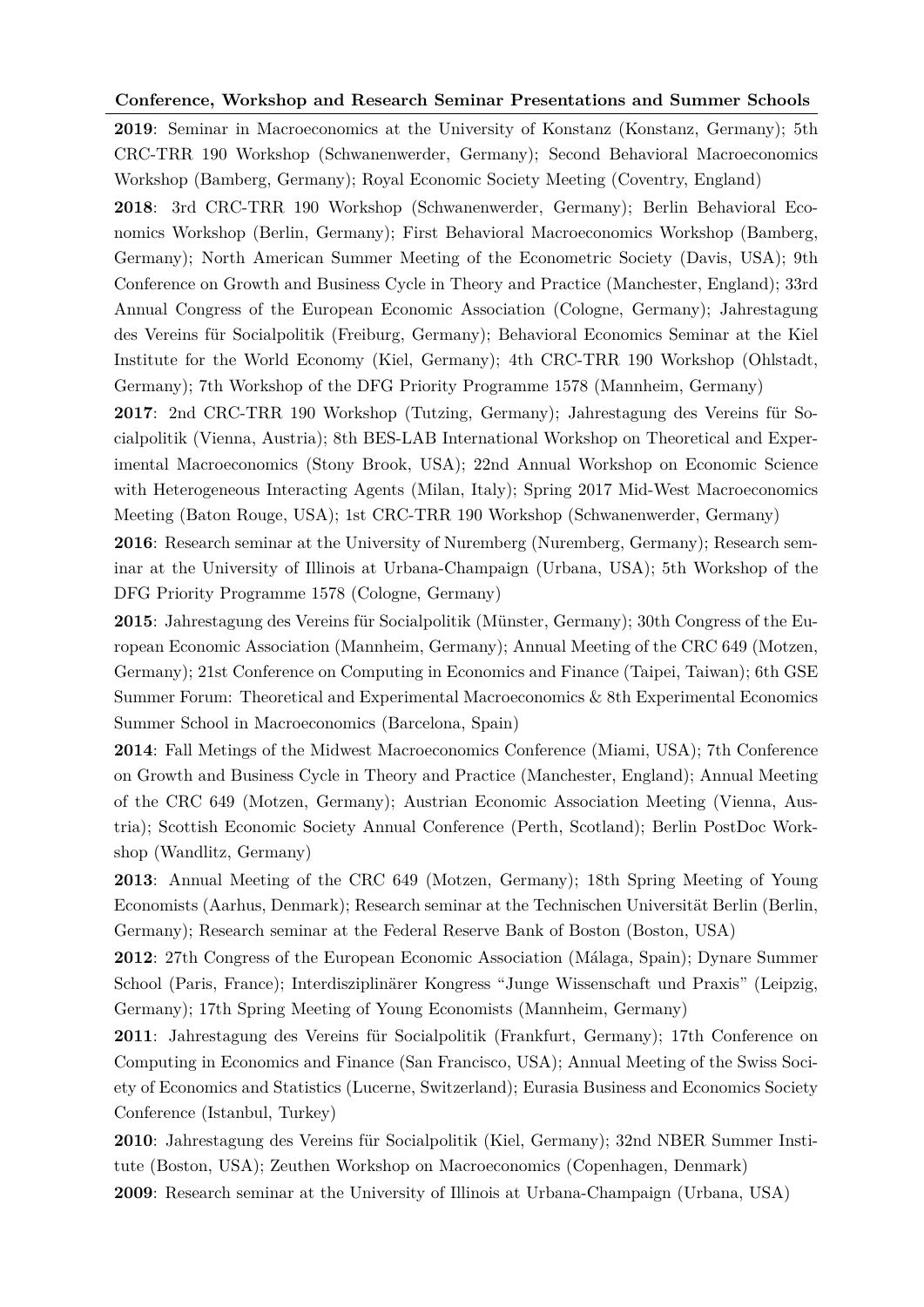## **Organization of Scientific Conferences und Workshops**

| 2018 | 4th Berlin Internal Macroeconomics Workshop, Berlin                              |
|------|----------------------------------------------------------------------------------|
|      | Guests: Stephanie Schmitt-Grohé, PhD, Columbia University, New York, USA         |
|      | Martin Uribe, Ph.D., Columbia University, New York, USA                          |
| 2017 | 3rd Berlin Internal Macroeconomics Workshop, Berlin                              |
|      | Guest: Jordi Galí, PhD, Universitat Pompeu Fabra, Barcelona, Spain               |
| 2016 | 2nd Berlin Internal Macroeconomics Workshop, Berlin                              |
|      | Guest: Wouter den Haan, Ph.D., London School of Economics, London, England       |
| 2014 | 1st Berlin Internal Macroeconomics Workshop, Berlin                              |
|      | Guest: Fabio Canova, Ph.D., European University Institute, Florence, Italy       |
| 2011 | Organizer of panel discussion at the Global Economic Symposium, Kiel, Germany    |
|      | Session: The Economics and Psychology of Building Sustainable Finance            |
| 2010 | Organizer of panel discussion at the Global Economic Symposium, Istanbul, Turkey |
|      | Session: Fighting sovereign debt crises worldwide                                |
| 2009 | Organizer of panel discussion at the Global Economic Symposium, Plön, Germany    |
|      | Session: The future of global financial governance                               |
| 2008 | Organizer of panel discussion at the Global Economic Symposium, Plön, Germany    |
|      | Session: How Globalization Transforms the Welfare State                          |

## **Referee Activities**

| University:   | First and second supervisor for theses (diploma, bachelor, und master) |
|---------------|------------------------------------------------------------------------|
| Peer-reviewed | Economic Modelling, Economics E-journal, European Economic Re-         |
| journals:     | view, Experimental Economics, Journal of Economic Behavior & Or-       |
|               | ganisation, Journal of Economic Interaction and Coordination, Journal  |
|               | of Economic Studies, Journal of Labor Economics, Oxford Bulletin of    |
|               | Economics and Statistics, The Economic Journal, Theory and Decision    |
| Conferences:  | Spring Meeting of Young Economists                                     |

### **Merits**

- 2015 Erich-Schneider-Award for distinguished dissertation of the Department of Economics at Kiel University
- 2008 Erich-Schneider-Award for distinguished diploma thesis of the Department of Economics at Kiel University